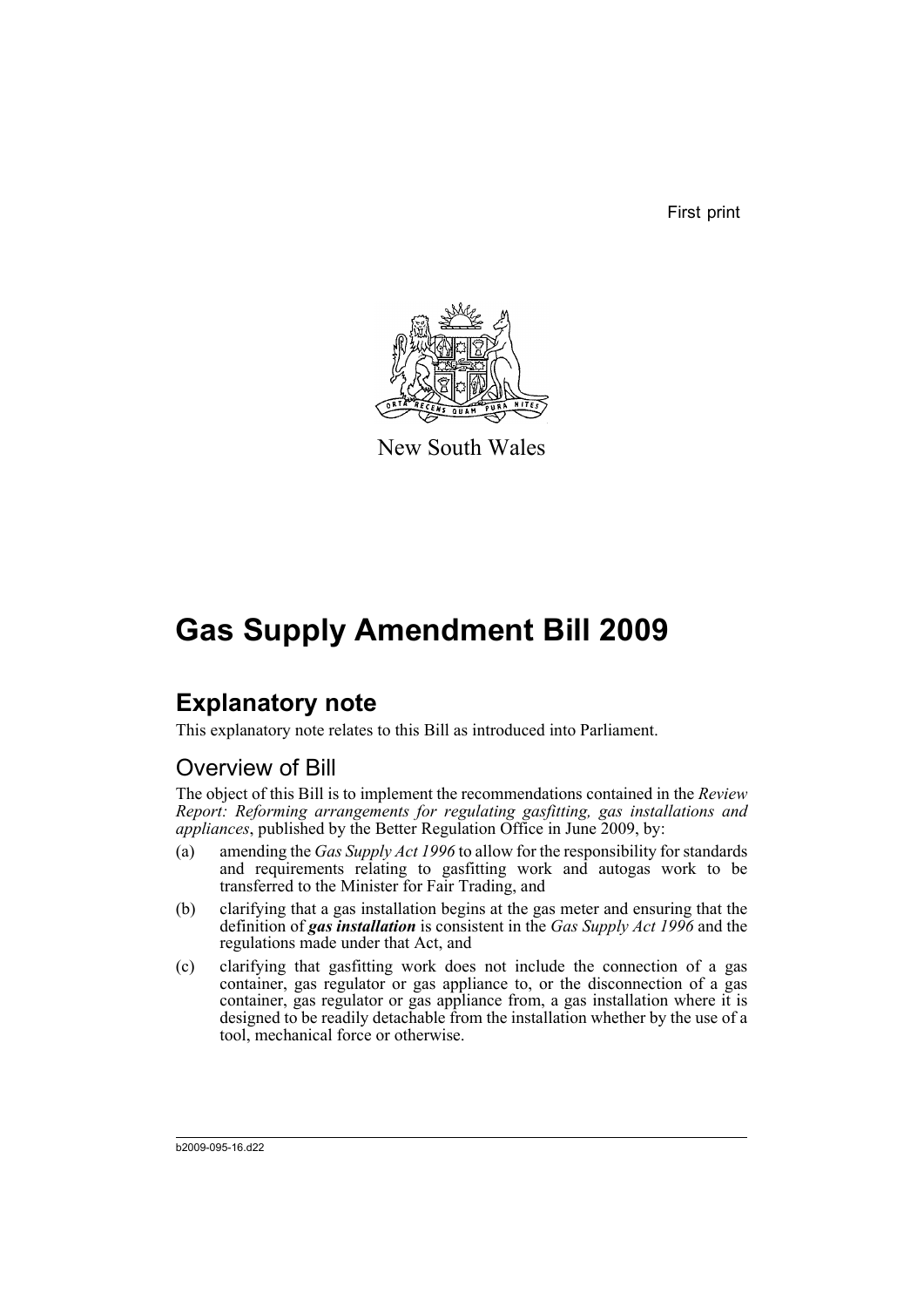Explanatory note

It is intended that the recommendations in the report also be implemented by way of amendments to the regulations made under the *Gas Supply Act 1996*. It is anticipated that the amendments to the regulations will also re-organise and consolidate the regulatory framework.

The Bill also makes other minor and consequential amendments.

### Outline of provisions

**Clause 1** sets out the name (also called the short title) of the proposed Act.

**Clause 2** provides for the commencement of the proposed Act on a day or days to be appointed by proclamation.

### **Schedule 1 Amendment of Gas Supply Act 1996 No 38**

**Schedule 1 [3] and [4]** amend the regulation-making powers in sections 83 and 83A of the *Gas Supply Act 1996* as described in paragraph (a) of the Overview. Section 83 is currently administered by the Minister for Energy and section 83A is currently administered by the Minister for Fair Trading. Section 83 currently enables regulations to be made with respect to the carrying out of gasfitting work. The amendment to section 83 limits the power in that section to gasfitting work involving the installation or replacement of a gas meter or any part of the basic metering equipment. The amendment to section 83A enables the making of regulations relating to gas installations and the carrying out of any kind of gasfitting work (apart from gasfitting work involving the installation or replacement of a gas meter or any part of the basic metering equipment). The amendment also transfers the regulation-making power relating to autogas installations and the carrying out of autogas work from section 83 to section 83A.

**Schedule 1 [2]** inserts a note relating to the appointment of investigators under the Fair Trading Act 1987 for the purposes of any legislation administered by the Minister for Fair Trading (section 83A of the *Gas Supply Act 1996* and the regulations made under that section are currently administered by the Minister for Fair Trading). **Schedule 1 [1]** allows investigators under the *Fair Trading Act 1987* to enter any premises for the purpose of ascertaining whether an offence against any regulations made under section 83A of the Act has been committed. Investigators also have certain powers under the *Fair Trading Act 1987*.

**Schedule 1 [7]** amends the Dictionary:

- (a) to ensure consistency between the definitions of *basic metering equipment*, *gas appliance*, *gas container*, *gas installation*, *gas network* and *gasfitting work* across all legislation relating to gas supply, and
- (b) to provide that a gas installation begins at the gas meter (or at the control valve or other connection point in the case of a gas installation that is not supplied from a gas network), and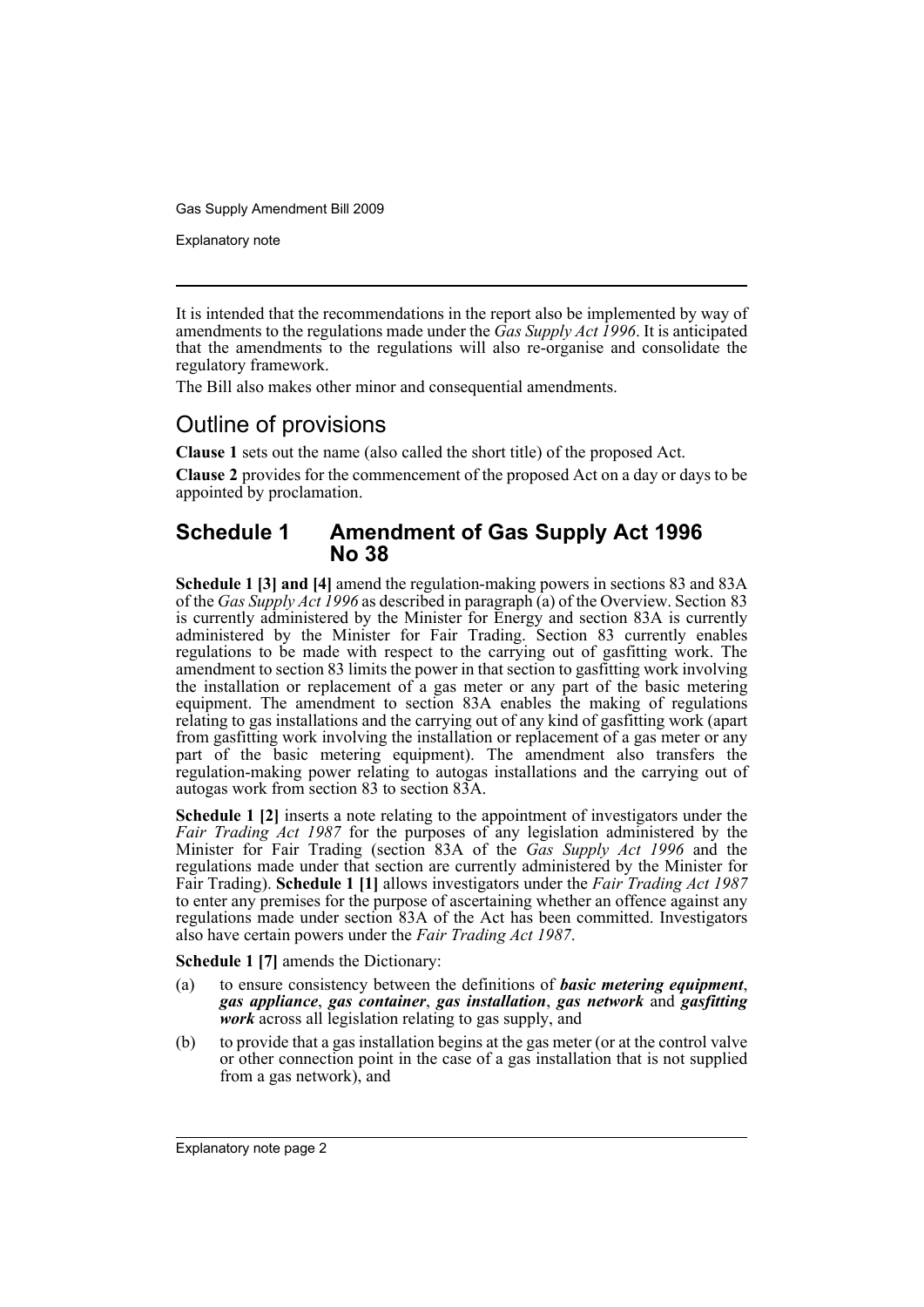Explanatory note

(c) to clarify that gasfitting work does not include the connection of a gas container, gas regulator or gas appliance to, or the disconnection of a gas container, gas regulator or gas appliance from, a gas installation where it is designed to be readily detachable from the installation whether by the use of a tool, mechanical force or otherwise (so that, for example, a person need not hold the necessary qualifications for gasfitting work in order to detach and re-attach a pigtail device during the connection of a gas cylinder).

**Schedule 1 [5]** makes it clear that regulations may be made under section 83A for or with respect to fees, charges and payments relating to the other matters specified in that section.

**Schedule 1 [6]** enables regulations of a savings and transitional nature to be made as a consequence of the enactment of the proposed Act.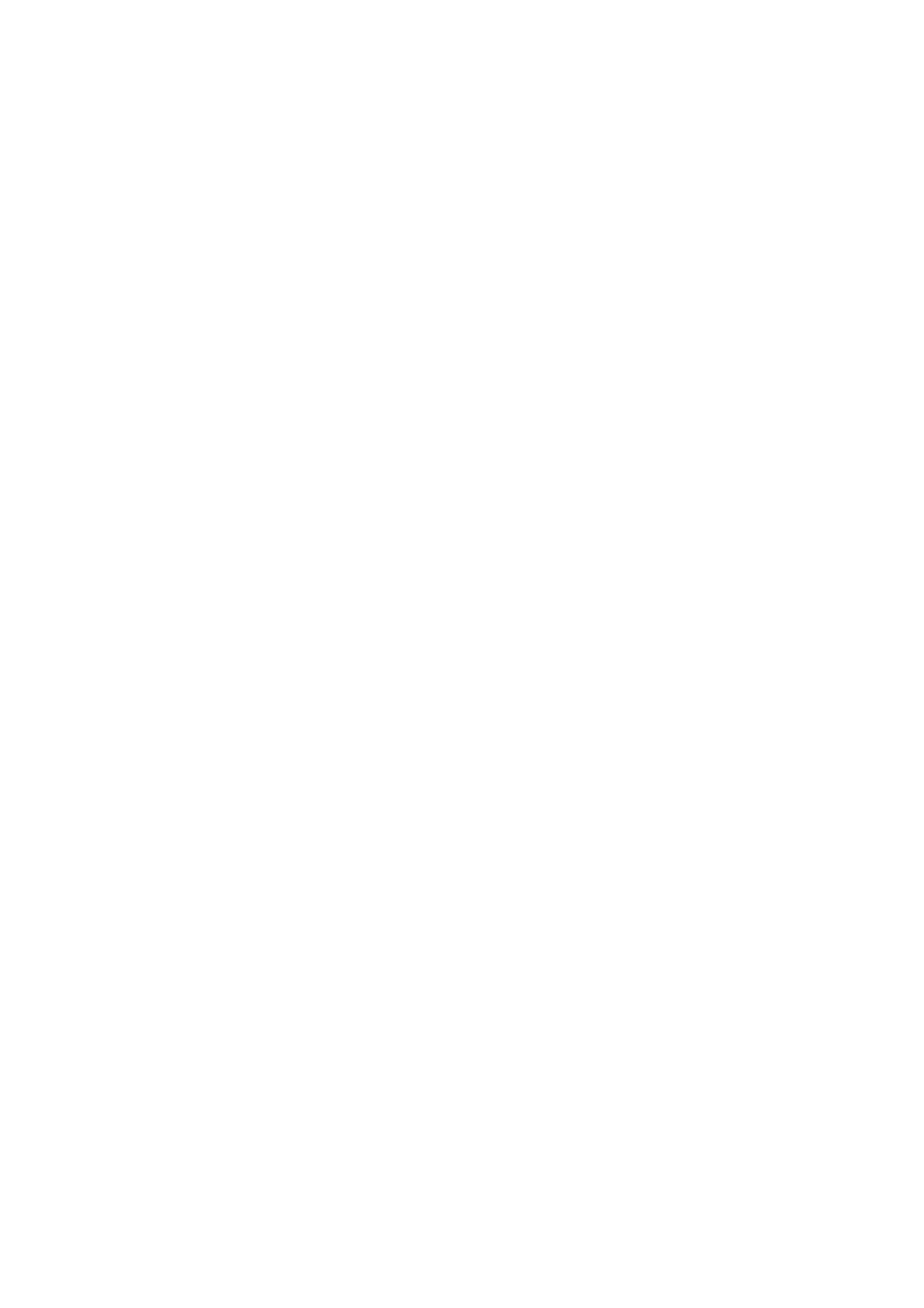First print



New South Wales

# **Gas Supply Amendment Bill 2009**

## **Contents**

|                                                   | Page |
|---------------------------------------------------|------|
| Name of Act                                       |      |
| 2 Commencement                                    |      |
| Schedule 1 Amendment of Gas Supply Act 1996 No 38 |      |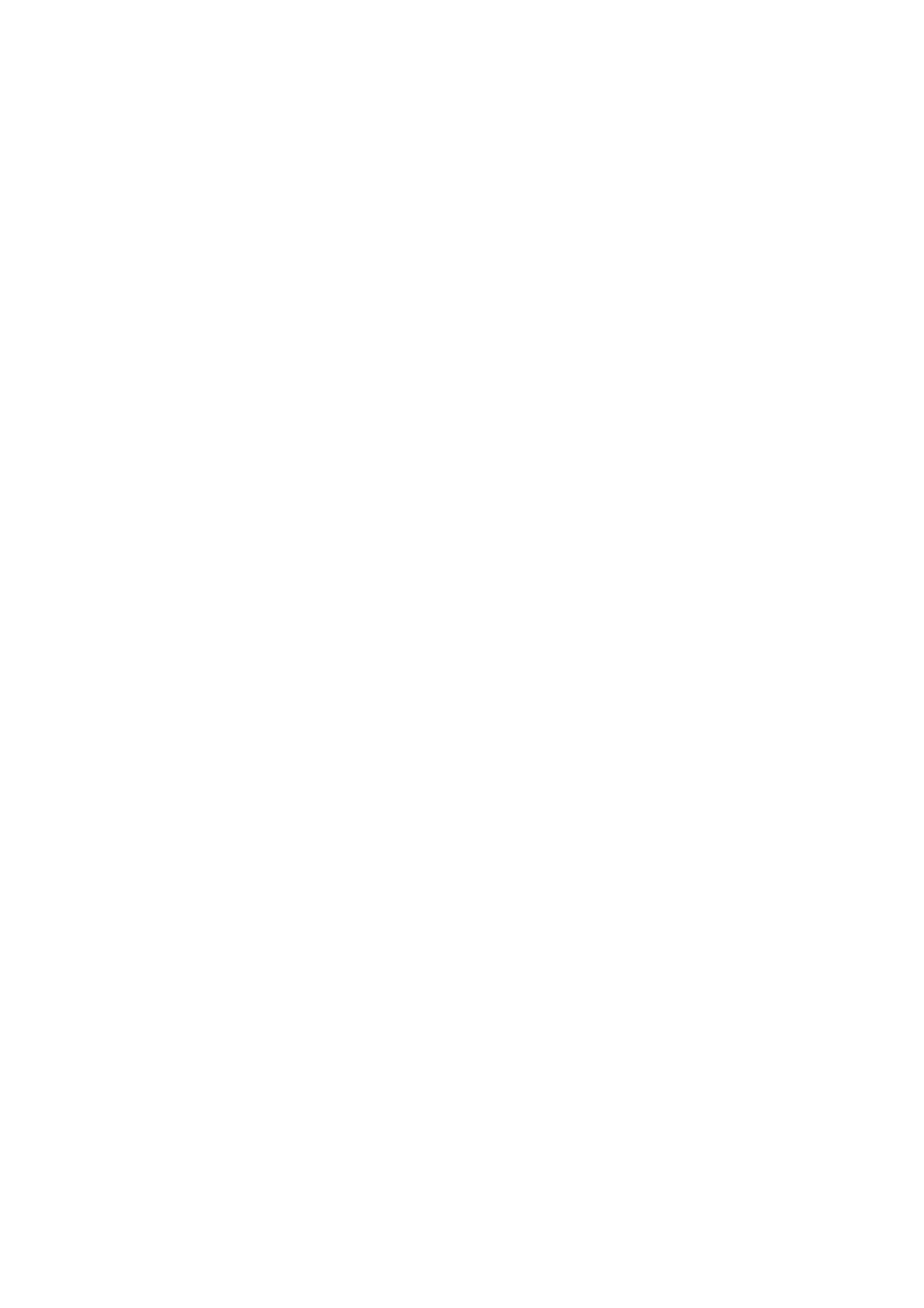

New South Wales

# **Gas Supply Amendment Bill 2009**

No , 2009

#### **A Bill for**

An Act to amend the *Gas Supply Act 1996* to make further provision, and to clarify the regulatory framework, in relation to gasfitting work, autogas work, gas installations, autogas installations and gas appliances.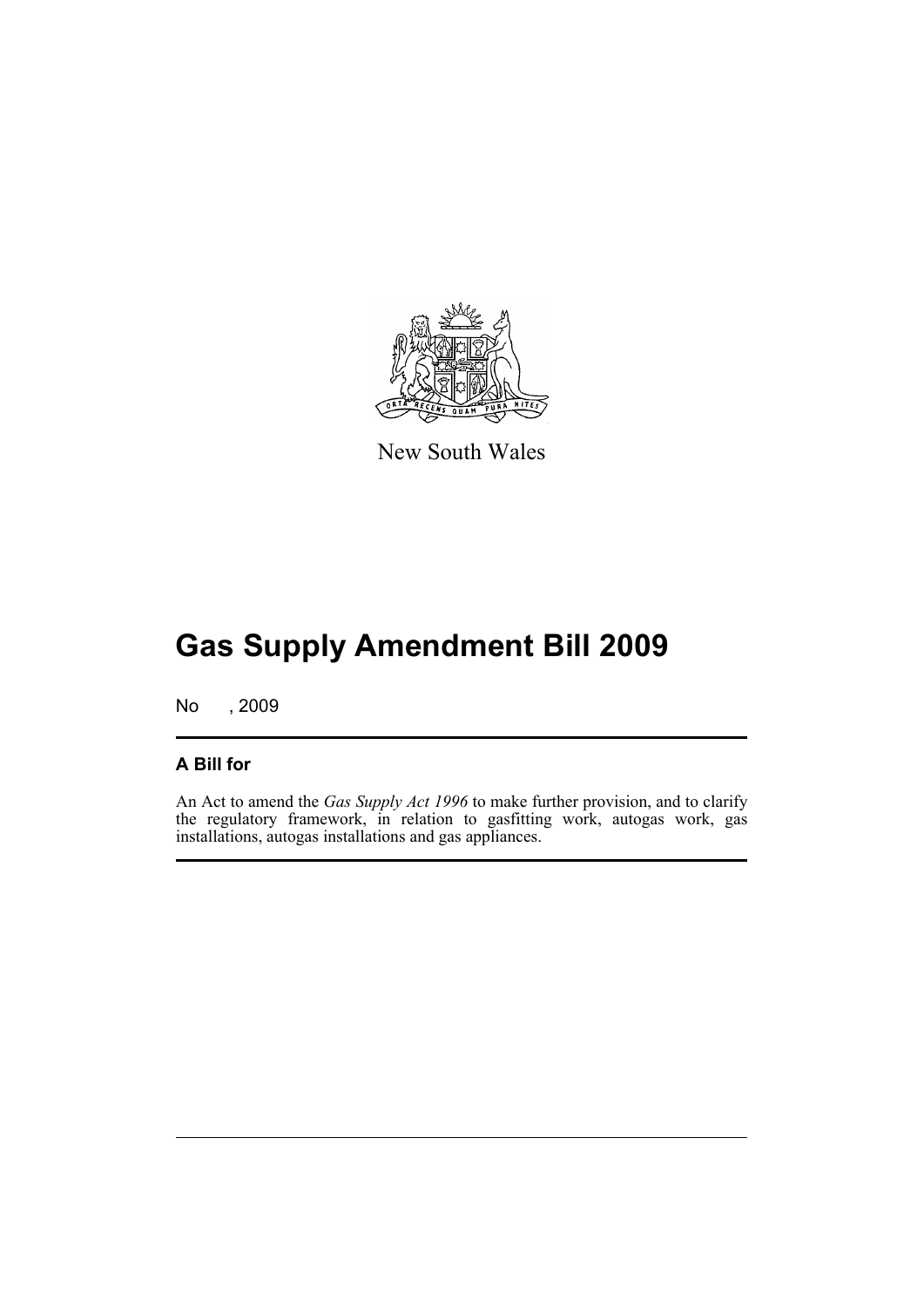<span id="page-7-1"></span><span id="page-7-0"></span>

| The Legislature of New South Wales enacts:                           | 1             |
|----------------------------------------------------------------------|---------------|
| Name of Act                                                          | $\mathcal{P}$ |
| This Act is the Gas Supply Amendment Act 2009.                       | 3             |
| <b>Commencement</b>                                                  | 4             |
| This Act commences on a day or days to be appointed by proclamation. | 5             |
|                                                                      |               |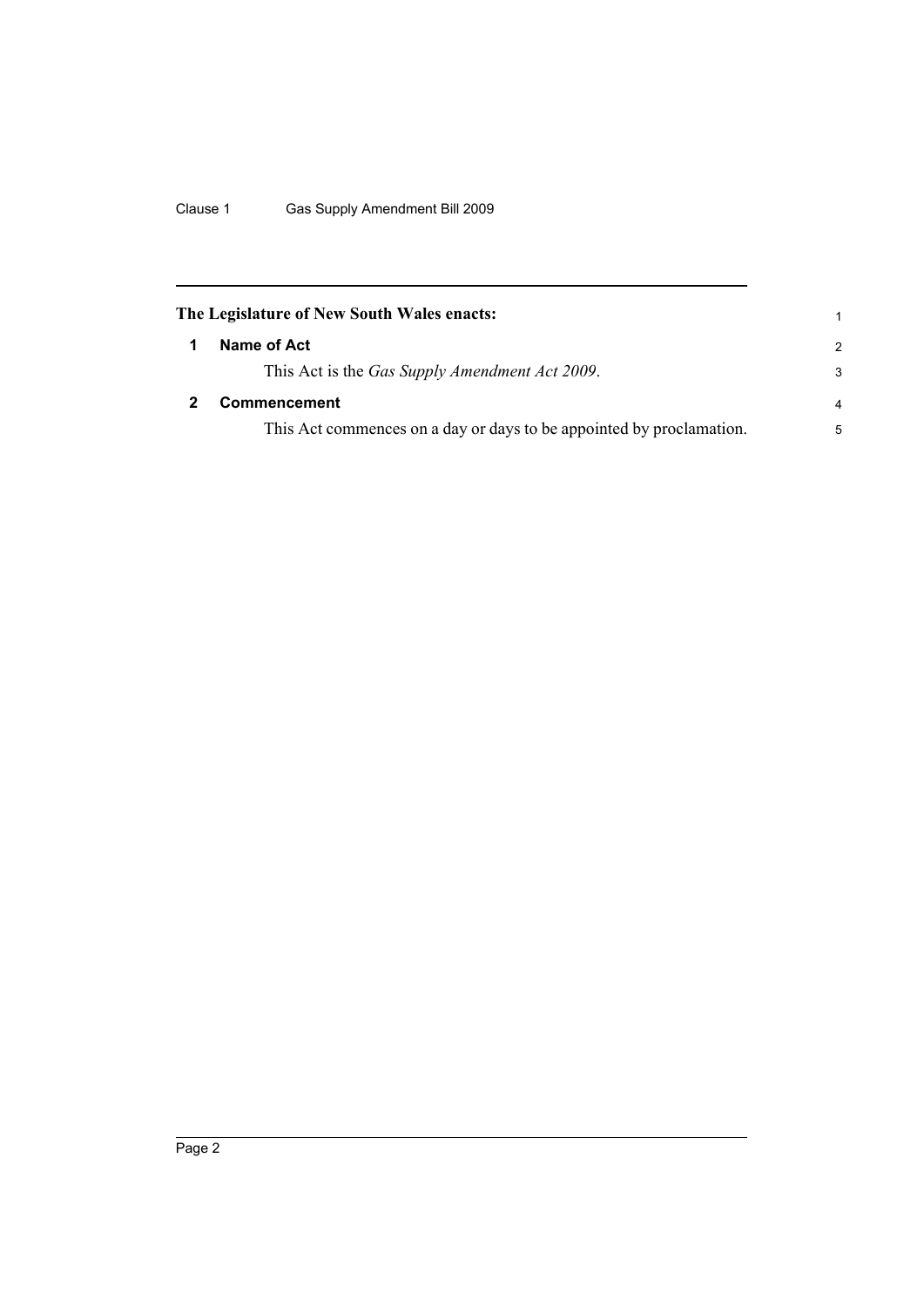Amendment of Gas Supply Act 1996 No 38 Schedule 1

<span id="page-8-0"></span>

| <b>Schedule 1</b>                |                                                                      |      | <b>Amendment of Gas Supply Act 1996</b><br><b>No 38</b>                                                                                                                                                                                              | $\mathbf{1}$<br>$\overline{2}$      |  |
|----------------------------------|----------------------------------------------------------------------|------|------------------------------------------------------------------------------------------------------------------------------------------------------------------------------------------------------------------------------------------------------|-------------------------------------|--|
| [1]                              | <b>Section 55 Powers of entry</b><br>Insert after section 55 $(2)$ : |      |                                                                                                                                                                                                                                                      |                                     |  |
|                                  |                                                                      |      |                                                                                                                                                                                                                                                      |                                     |  |
|                                  | (2A)                                                                 |      | A person appointed under section 18 of the Fair Trading Act<br>$1987$ as an investigator for the purposes of any provision of this<br>Act that is administered by the Minister for Fair Trading (or any<br>regulations made under such a provision): | 5<br>6<br>$\overline{7}$<br>$\bf 8$ |  |
|                                  |                                                                      | (a)  | may enter any premises for the purpose of ascertaining<br>whether an offence against the provision (or the<br>regulations made under the provision) has been<br>committed, and                                                                       | 9<br>10<br>11<br>12                 |  |
|                                  |                                                                      | (b)  | is taken to be an inspector for the purposes of this Act<br>(except section 77).                                                                                                                                                                     | 13<br>14                            |  |
| $[2]$                            | <b>Section 77 Inspectors</b>                                         |      |                                                                                                                                                                                                                                                      | 15                                  |  |
|                                  |                                                                      |      | Insert at the end of the section:                                                                                                                                                                                                                    | 16                                  |  |
|                                  |                                                                      |      | Note. For the purposes of any provisions of this Act administered by the<br>Minister for Fair Trading (and any regulations made under any such<br>provisions), investigators may be appointed under section 18 of the Fair<br>Trading Act 1987.      | 17<br>18<br>19<br>20                |  |
| [3]                              | <b>Section 83 Regulations</b>                                        |      |                                                                                                                                                                                                                                                      | 21                                  |  |
|                                  |                                                                      |      | Omit section 83 $(2)$ (g) and (g1). Insert instead:                                                                                                                                                                                                  | 22                                  |  |
|                                  |                                                                      | (g)  | the carrying out of work involving the installation or<br>replacement of a gas meter or any part of the basic<br>metering equipment,                                                                                                                 | 23<br>24<br>25                      |  |
| [4]                              |                                                                      |      | Section 83A Regulations as to gas appliances, gas and autogas<br>installations, gasfitting and autogas work and gas meters                                                                                                                           | 26<br>27                            |  |
|                                  | Omit section 83A (e). Insert instead:                                |      |                                                                                                                                                                                                                                                      |                                     |  |
|                                  |                                                                      | (e)  | gas installations and the carrying out of gasfitting work,                                                                                                                                                                                           | 29                                  |  |
|                                  |                                                                      | (e1) | autogas installations and the carrying out of autogas work,                                                                                                                                                                                          | 30                                  |  |
| [5]                              | Section 83A (g)                                                      |      |                                                                                                                                                                                                                                                      | 31                                  |  |
| Insert after section 83A $(f)$ : |                                                                      |      |                                                                                                                                                                                                                                                      |                                     |  |
|                                  |                                                                      | (g)  | fees, charges and payments relating to the matters in<br>paragraphs $(a)$ – $(f)$ .                                                                                                                                                                  | 33<br>34                            |  |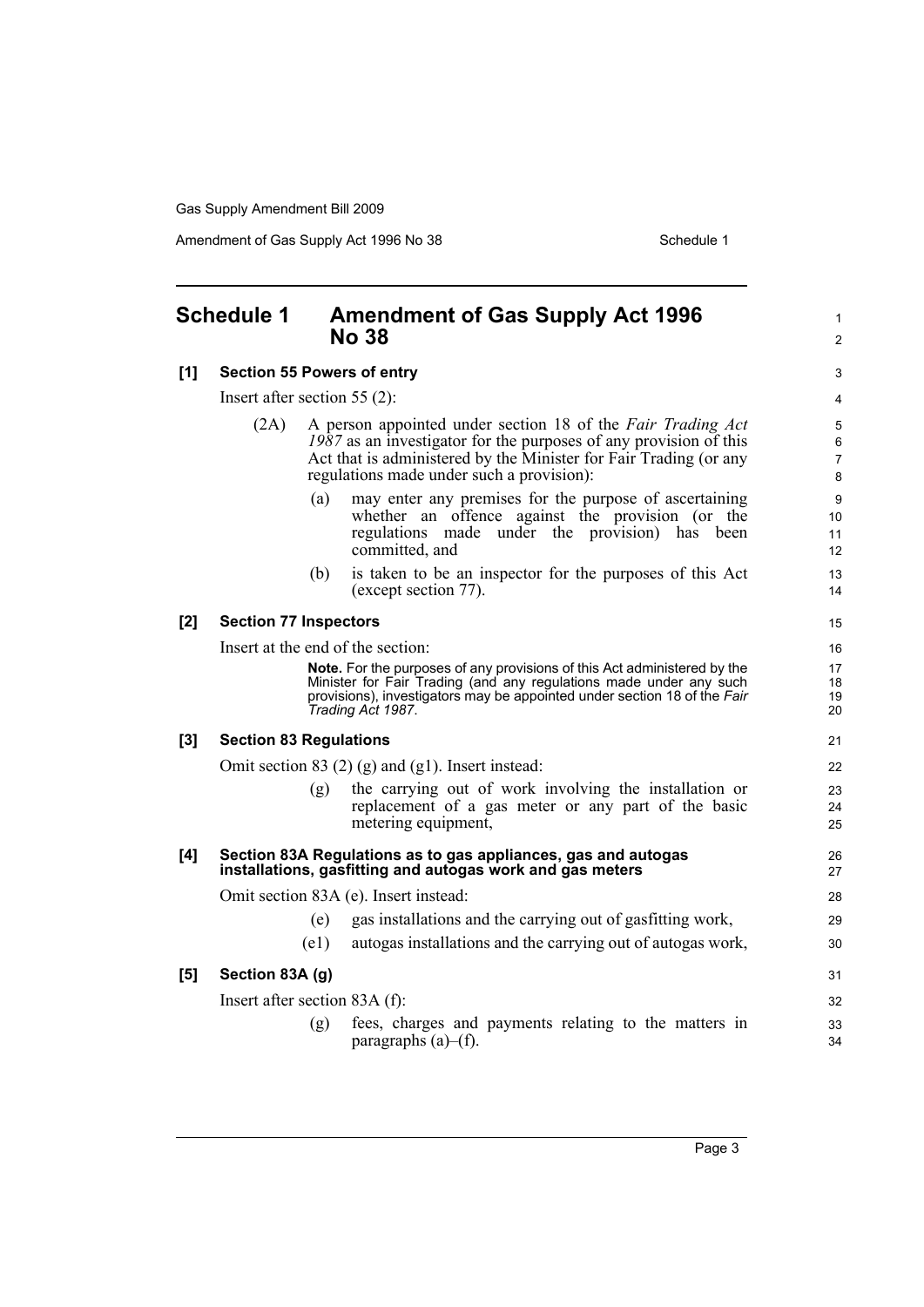Schedule 1 Amendment of Gas Supply Act 1996 No 38

| [6] | Schedule 2 Savings, transitional and other provisions                                                                                                                                                                                                                                                                                                                                                                                 | 1                                      |
|-----|---------------------------------------------------------------------------------------------------------------------------------------------------------------------------------------------------------------------------------------------------------------------------------------------------------------------------------------------------------------------------------------------------------------------------------------|----------------------------------------|
|     | Insert at the end of clause $1(1)$ :                                                                                                                                                                                                                                                                                                                                                                                                  | $\overline{c}$                         |
|     | Gas Supply Amendment Act 2009                                                                                                                                                                                                                                                                                                                                                                                                         | 3                                      |
| [7] | <b>Dictionary</b>                                                                                                                                                                                                                                                                                                                                                                                                                     | 4                                      |
|     | Omit the definitions of gas appliance, gas installation and gasfitting work.                                                                                                                                                                                                                                                                                                                                                          | 5                                      |
|     | Insert in alphabetical order:                                                                                                                                                                                                                                                                                                                                                                                                         | 6                                      |
|     | <b>basic metering equipment</b> means a gas meter and any equipment<br>prescribed by the regulations for the purposes of this definition<br>when used in conjunction with gas meters.                                                                                                                                                                                                                                                 | 7<br>8<br>9                            |
|     | consumer service means any pipe or system of pipes used to<br>convey or control gas, and any associated fittings and equipment,<br>that are connected to a gas network upstream of the gas supply<br>point, but does not include any part of a gas network.                                                                                                                                                                           | 10<br>11<br>12<br>13                   |
|     | <b>gas appliance</b> means any gas burning or gas using appliance that<br>is manufactured, adapted or designed for connection to a gas<br>installation, whether by means of a gas outlet socket or otherwise,<br>and includes any liquefied petroleum gas dispenser, catalytic<br>burner or vaporiser, but does not include an internal combustion<br>engine that is installed in, or forms part of, a vehicle, vessel or<br>machine. | 14<br>15<br>16<br>17<br>18<br>19<br>20 |
|     | <b>gas container</b> includes a gas cylinder, a gas cartridge, a pressure<br>vessel and a gas tank.                                                                                                                                                                                                                                                                                                                                   | 21<br>22                               |
|     | gas installation means:                                                                                                                                                                                                                                                                                                                                                                                                               | 23                                     |
|     | any pipe or system of pipes used to convey or control gas,<br>(a)<br>and any associated fittings and equipment, that are<br>downstream of the gas supply point, but does not include<br>anything beyond the gas installation end point, and                                                                                                                                                                                           | 24<br>25<br>26<br>27                   |
|     | any flue that is downstream of the gas supply point,<br>(b)                                                                                                                                                                                                                                                                                                                                                                           | 28                                     |
|     | but does not include an autogas installation.                                                                                                                                                                                                                                                                                                                                                                                         | 29                                     |
|     | gas installation end point means:                                                                                                                                                                                                                                                                                                                                                                                                     | 30                                     |
|     | in the case of a gas installation to which gas is supplied<br>(a)<br>from a gas network—the gas outlet socket, or                                                                                                                                                                                                                                                                                                                     | 31<br>32                               |
|     | in any other case—the control valve or other connection<br>(b)<br>point of a gas appliance or of another gas container.                                                                                                                                                                                                                                                                                                               | 33<br>34                               |
|     | <b>gas network</b> means a distribution pipeline or a distribution<br>system.                                                                                                                                                                                                                                                                                                                                                         | 35<br>36                               |